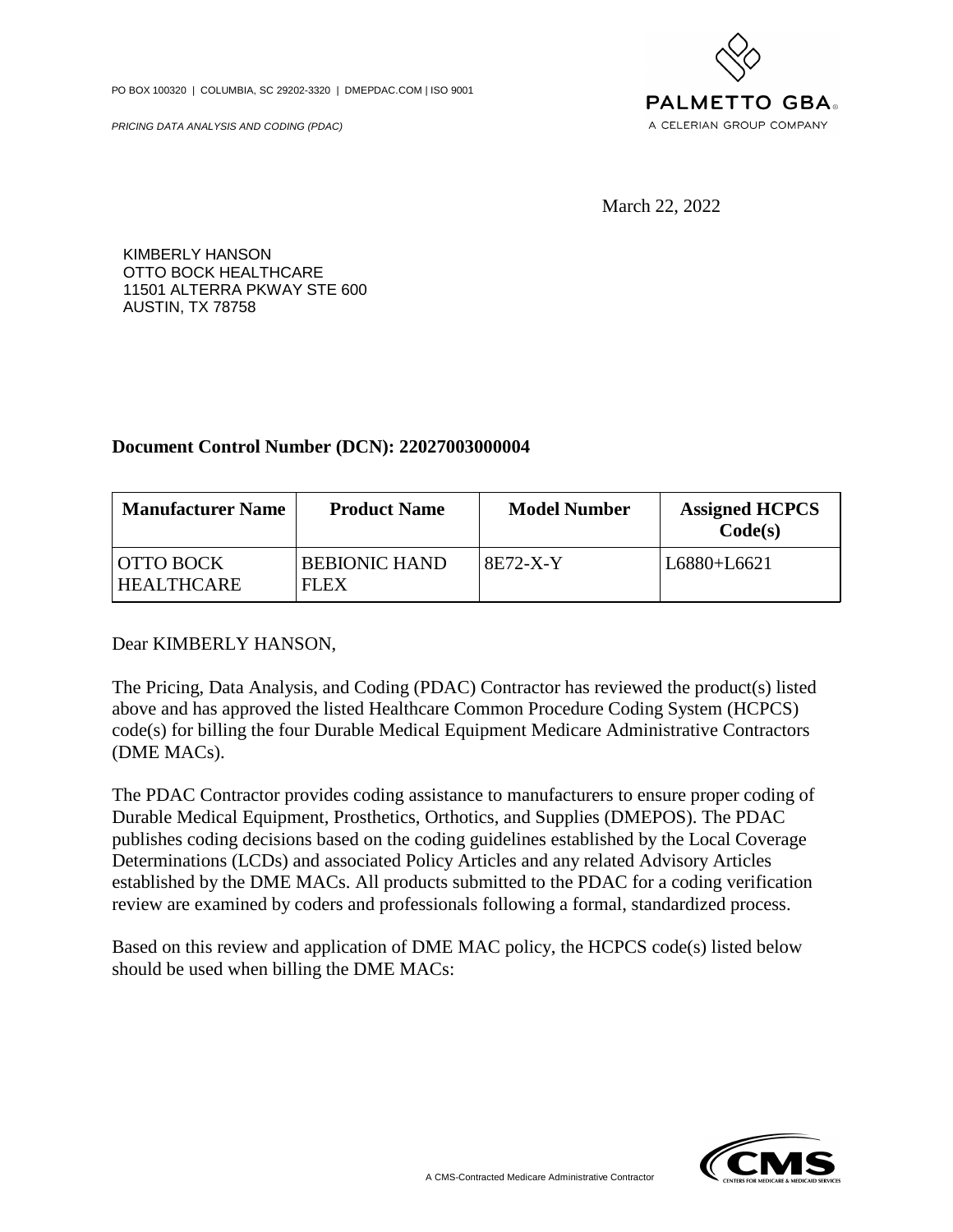L6880 ELECTRIC HAND, SWITCH OR MYOELECTRIC CONTROLLED, INDEPENDENTLY ARTICULATING DIGITS, ANY GRASP PATTERN OR COMBINATION OF GRASP PATTERNS, INCLUDES MOTOR(S)

L6621 UPPER EXTREMITY PROSTHESIS ADDITION, FLEXION/EXTENSION WRIST WITH OR WITHOUT FRICTION, FOR USE WITH EXTERNAL POWERED TERMINAL **DEVICE** 

The Product Classification List reflects the coding assignment of individual, brand specific DMEPOS products to existing HCPCS Level II codes, as the DMEPOS products are marketed.

Suppliers may utilize devices described by L6629 and L6890 to describe the entire upper extremity prosthesis, but your Code Verification Review application did not indicate when a supplier purchases the model number 8E72-X-Y that it includes products described by L6629 or L6890.

L6629 [UPPER EXTREMITY ADDITION, QUICK DISCONNECT LAMINATION COLLAR WITH COUPLING PIECE, OTTO BOCK OR EQUAL] describes a lamination collar with the coupling piece that allows a terminal device to be interchanged on the prosthetic limb. L6629 does not describe a proximal quick disconnect feature located on the terminal device.

L6890 [ADDITION TO UPPER EXTREMITY PROSTHESIS, GLOVE FOR TERMINAL DEVICE, ANY MATERIAL, PREFABRICATED, INCLUDES FITTING AND ADJUSTMENT], your application indicates other model numbers [8S710 or 8S711] are used to describe a glove for the terminal device and there is no indication a glove for the terminal device is included with model number 8E72-X-Y.

[Edited original by MQ37 at 2022-03-21 11:37:15 (ID=63074)]

If you disagree with this decision, you may request a reconsideration within 45 days of the letter's date and provide evidence to substantiate a reconsideration of PDAC's original coding determination. To request a reconsideration, complete the Reconsideration Request form located on the PDAC website at [www.dmepdac.com.](http://www.dmepdac.com) If your request for a reconsideration is made after the 45-day time frame, it will require a new application and documentation to support the request.

It is the responsibility of manufacturers and distributors to notify the PDAC immediately of any changes involving their products, as listed on the Product Classification List (PCL) on the